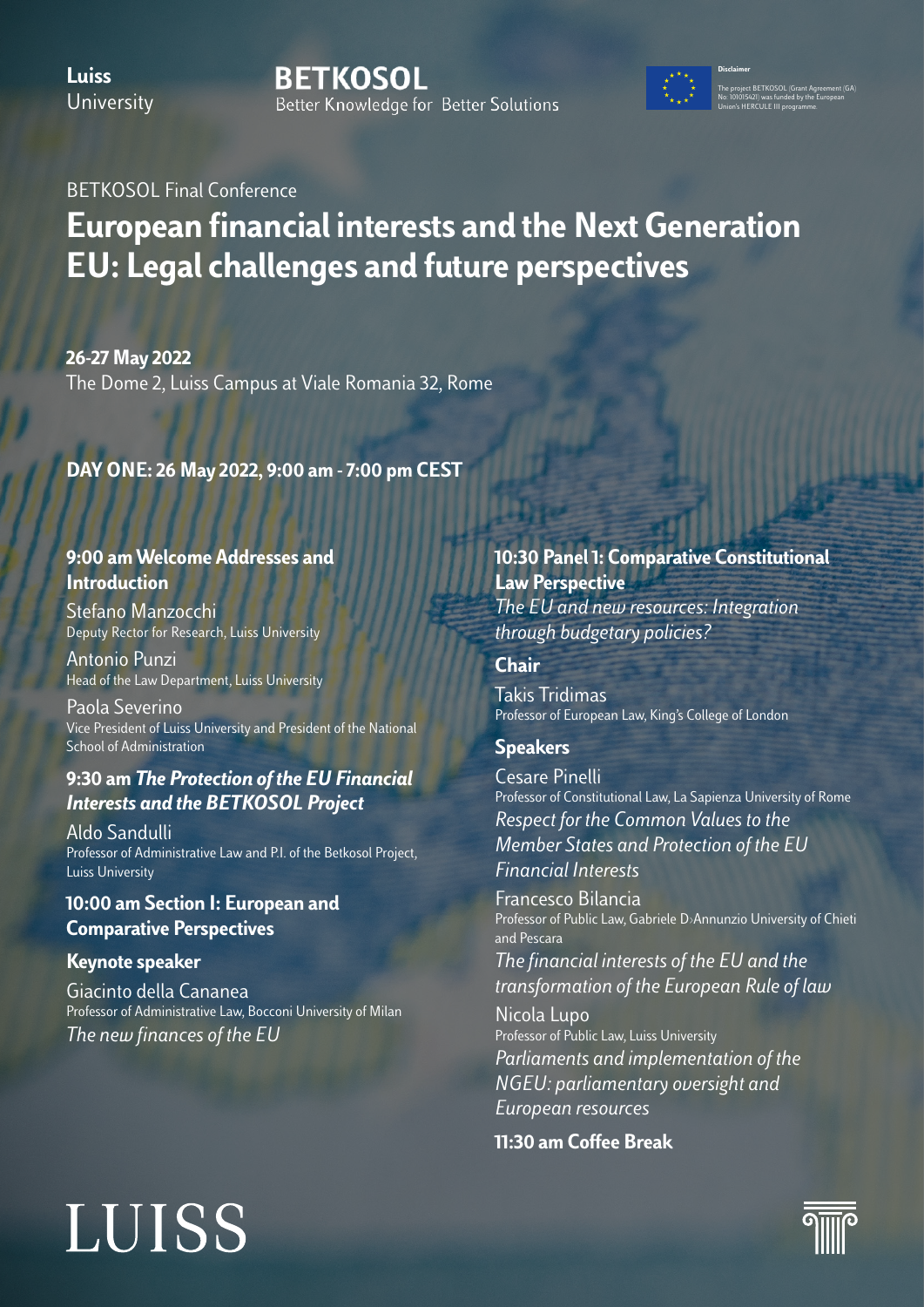### **12:00 pm Panel 2: European Public Law Perspective**

*Reinforcement of the EU budget: ordinary and extraordinary measures*

### **Chair**

Sergio Fabbrini Professor of Politics and International Relations, Luiss University

### **Speakers**

Robert Schütze Professor of European and Global Law, Durham University and Professor of Comparative Public Law, Luiss University *Next Generation EU: What changes for the EU multilevel Constitution?*

Luisa Torchia Professor of Administrative Law, Roma Tre University

*Changes in European governance and Administrative Law after the NGEU and the Italian RRF*

Cristina Fasone Professor of Comparative Public Law, Luiss University *NGEU: towards a federal budget?*

**1:30 pm Lunch** 

**3:00 pm Section II: Criminal and Administrative Law**

### **Keynote speaker**

Gert Vermeulen Professor of International and European Criminal Law, University of Gent

*The protection of EU financial interests and the impact on European and national criminal law*

### **3:30 pm Panel 1: European Law perspective: criminal and administrative coordination**

*European institutions and new challenges in the centralized protection of the EU financial interest: EPPO and OLAF*

### **Chair**

Antonino Gullo Professor of Criminal Law, Luiss University

### **Speakers**

Danilo Ceccarelli Deputy European Public Prosecutor's Office *The EPPO in action: main legal and operational obstacles protecting the financial interests of the EU*

Valsamis Mitsilegas Professor of European Criminal Law and Global Security, Queen Mary University of London *The EPPO and the Rule of Law*

Maurizio Bellacosa Professor of Criminal Law, Luiss University *The role of the EPPO in the protection of the EU financial interests: challenges and issues*

Maurizia De Bellis Professor of Administrative Law, University of Rome Tor Vergata *New Resources and Old Problems: Strengthening the Role of OLAF for the Protection of EU Financial Interests* 

**5:00 pm Coffee Break**

## **LUISS**